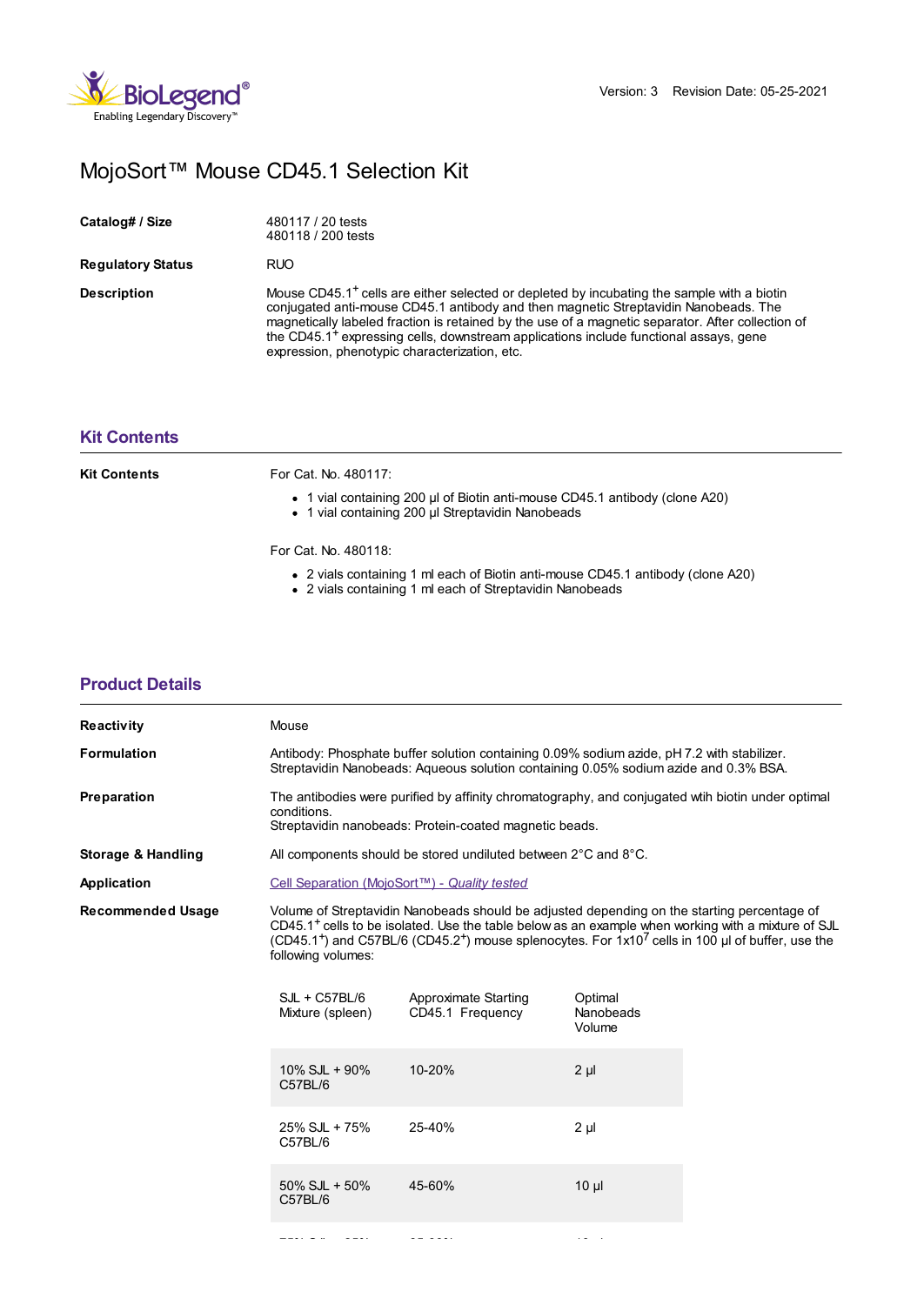|                          | $75\%$ SJL + 25%<br>C57BL/6                                                                                                                                                                                                                                                                                                                                                                                                                                                                             | 65-80%                                                                                                                                                                                                                                                                                        | $10 \mu$ |  |
|--------------------------|---------------------------------------------------------------------------------------------------------------------------------------------------------------------------------------------------------------------------------------------------------------------------------------------------------------------------------------------------------------------------------------------------------------------------------------------------------------------------------------------------------|-----------------------------------------------------------------------------------------------------------------------------------------------------------------------------------------------------------------------------------------------------------------------------------------------|----------|--|
|                          | 100% SJL                                                                                                                                                                                                                                                                                                                                                                                                                                                                                                | 85-100%                                                                                                                                                                                                                                                                                       | $20 \mu$ |  |
|                          | The volumes indicated in the table are for the use of MojoSort™ magnet (Cat. Nos.<br>480019/480020). For low frequency cells, pre-dilute the Streptavidin Nanobeads in order to pipette<br>a minimum of 5 µl of any solution. For example, to isolate CD45.1 <sup>+</sup> cells from a mixture of 25% SJL<br>and 75% C57BL/6, pre-dilute 10 µl of Streptavidin Nanobeads in 40 µl of MojoSort™ buffer (Cat.<br>No. 480017) and add 10 µl of that dilution per sample. Avoid working with small volumes. |                                                                                                                                                                                                                                                                                               |          |  |
| <b>Application Notes</b> | tissue.                                                                                                                                                                                                                                                                                                                                                                                                                                                                                                 | This kit is designed for the positive selection or depletion of mouse CD45.1 <sup>+</sup> cells from lymphoid                                                                                                                                                                                 |          |  |
|                          | Each lot has been individually optimized. Do not mix and match components from different lots or<br>different kits.                                                                                                                                                                                                                                                                                                                                                                                     |                                                                                                                                                                                                                                                                                               |          |  |
|                          | Antibody or cocktail dilution to use in column: 15X*<br>Nanobe ad dilution to use in columns: $4X^*$                                                                                                                                                                                                                                                                                                                                                                                                    |                                                                                                                                                                                                                                                                                               |          |  |
|                          |                                                                                                                                                                                                                                                                                                                                                                                                                                                                                                         | *Note: Suggested dilutions for column use above determined based on a starting cell population<br>consisting of a 1:1 mix of CD45.1 <sup>+</sup> and CD45.2 <sup>+</sup> cells. Further optimization may be necessary for<br>different degrees of heterogeneity in starting cell populations. |          |  |
|                          |                                                                                                                                                                                                                                                                                                                                                                                                                                                                                                         |                                                                                                                                                                                                                                                                                               |          |  |

#### **[Antigen](https://www.biolegend.com/nl-nl/products/mojosort-mouse-cd451-selection-kit-16642?pdf=true&displayInline=true&leftRightMargin=15&topBottomMargin=15&filename=MojoSort%EF%BF%BD%EF%BF%BD%EF%BF%BD Mouse CD45.1 Selection Kit.pdf#antigenDetails) Details**

| <b>Biology Area</b>     | Cell Biology, Immunology, Inhibitory Molecules, Neuroscience, Neuroscience Cell Markers |
|-------------------------|-----------------------------------------------------------------------------------------|
| <b>Molecular Family</b> | <b>CD Molecules</b>                                                                     |
| Gene ID                 | ΝA                                                                                      |

## **Related [Protocols](https://www.biolegend.com/nl-nl/products/mojosort-mouse-cd451-selection-kit-16642?pdf=true&displayInline=true&leftRightMargin=15&topBottomMargin=15&filename=MojoSort%EF%BF%BD%EF%BF%BD%EF%BF%BD Mouse CD45.1 Selection Kit.pdf#productRelatedProtocols)**

[MojoSort™](https://www.biolegend.com/protocols/mojosort-selection-kits-column-protocol-4/5007/) Selection Kits Column Protocol - 4

[MojoSort™](https://www.biolegend.com/protocols/mojosort-selection-kits-protocol-4/5001/) Selection Kits Protocol - 4

### **Product Data**



A single cell suspension with a mix of approximately 10% SJL (CD45.1<sup>+</sup>) and 90% C57BL/6 (CD45.2<sup>+</sup>) splenocytes was prepared for the positive selection of CD45.1<sup>+</sup> cells using the MojoSort™ Mouse CD45.1 Selection Kit. **Left plot**: CD45.1 cells after isolation. **Right plot**: Cells before isolation. Cells were stained with anti-mouse CD45.1 (clone A20) APC and CD45.2 (clone 104) PE. Dead cells were excluded by Helix NP™ Blue.  $+$  $^{+}$  $+$ <sub>1</sub>  $+$